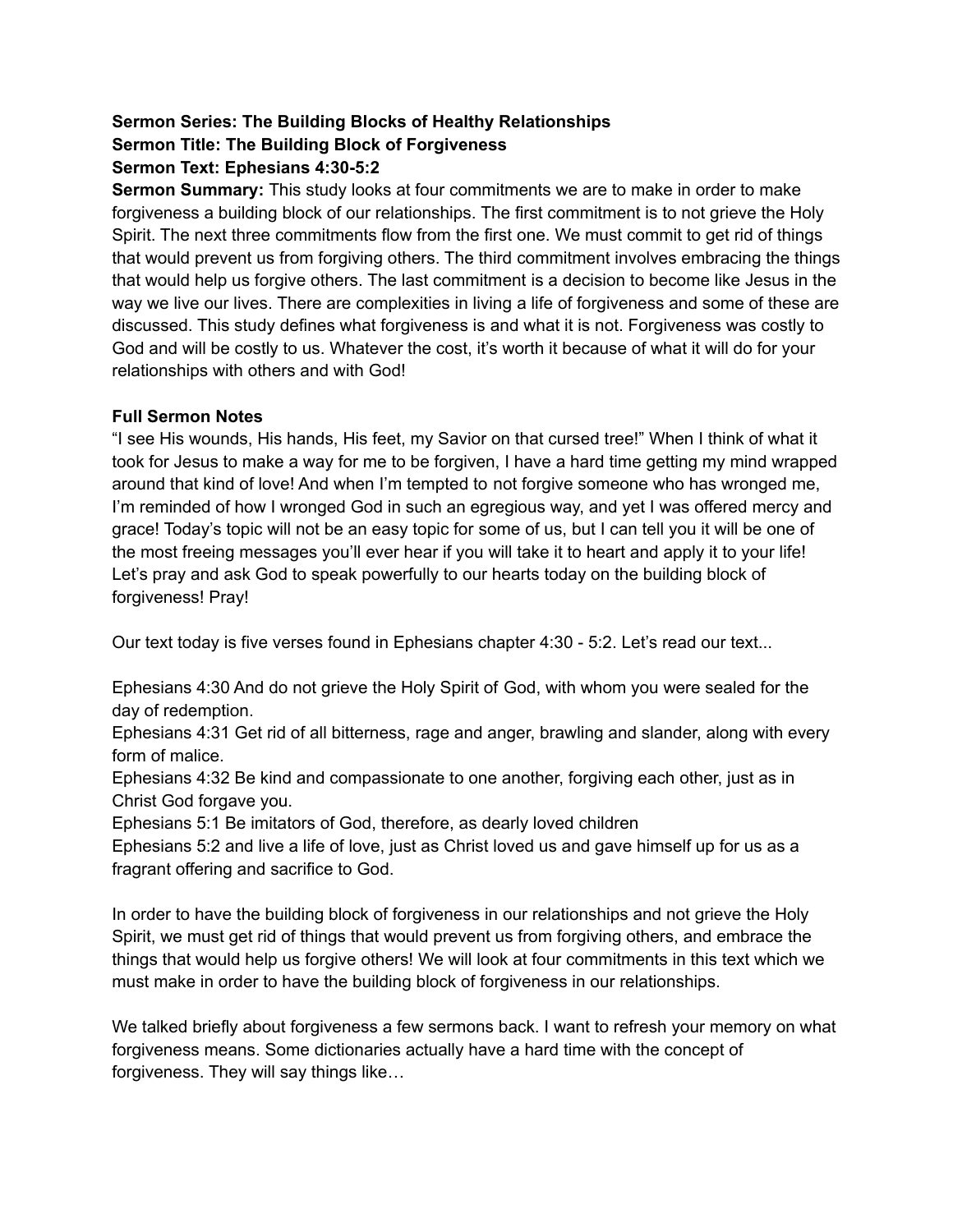"The act of forgiving, To pardon"

Do you remember when I did something unusual for a pastor and quoted the psychology department of The University of California at Berkeley? Here it is again...

"Psychologists generally define forgiveness as a conscious, deliberate decision to release feelings of resentment or vengeance toward a person or group who has harmed you, regardless of whether they actually deserve your forgiveness."

That's a good definition! Maybe somebody had been reading a little Scripture! And I like the part that says "whether they actually deserve your forgiveness!" I know I don't deserve the forgiveness Jesus gave me and still gives me when I mess up! How can I receive His forgiveness and not be willing to give forgiveness? God's Word makes it clear in our text that we are to...

Ephesians 4:32 Be kind and compassionate to one another, forgiving each other, just as in Christ God forgave you. .

Okay, I admit, more easily said than done! I want to remind you what forgiveness is not. And Kids I want you to listen to this because this is really important...

Forgiveness is not saying it's okay for another to hurt you. Forgiveness is not saying what someone did to you is right. Forgiveness is not taking the blame for a wrong done to you. Forgiveness is not about denying the pain another has caused you. Forgiveness is not the ability to completely forget what has been done. Forgiveness does not mean you have to submit to or remain in an abusive relationship.

Kids, forgiveness is deciding you're not going to be mean back to people who are mean to you and that you want them to know the love of Jesus and change.

Now I must clarify something for the adults here. I do not in my counseling recommend divorce. Nor do others on our staff. However, there are times when a person simply cannot return to a home where their safety is at risk. When this happens in a marriage, it is always my prayer that the abusive party will awaken to the fact that their behavior must change! In fact, I tell couples who come to me for counseling that my goal is always reconciliation. I tell them if that is not their goal, they are going to be quite frustrated with me, because I'm going to drive both parties towards getting right with God and then getting their relationship with each other right.

However, if the offending party is not willing to accept responsibility for their wrongs and change their behavior, reconciliation becomes impossible. Forgiveness is not reconciliation. Reconciliation only comes when the other person is willing to admit wrong and change. If that does not happen, you can forgive, but you can't be reconciled. Reconciliation is an active work on both sides of the fence with God facilitating the process.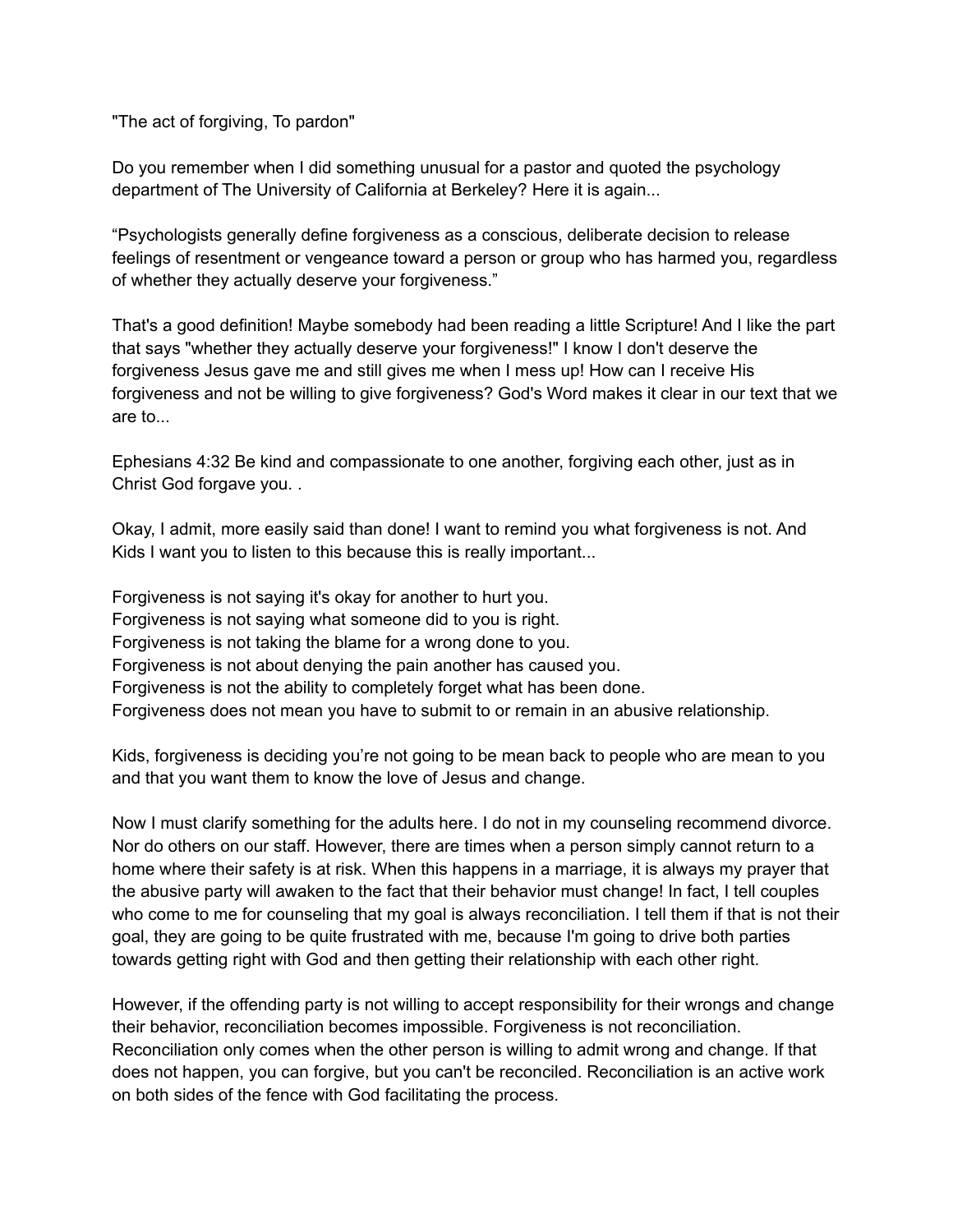Please note that I'm talking here about major situations. Sometimes we can, and should, let little things go. Sometimes people make mistakes. Sometimes they unintentionally offend or hurt. However, if it is intentional, the relationship is forever changed unless the person who did the wrong is willing to admit wrong and take steps to make amends.

An author of a best selling novel, put it like this,

"Forgiveness is about taking my hands off the throat of the person who wronged me."

God's Word puts it this way...

Romans 12:19 Do not take revenge, my friends, but leave room for God's wrath, for it is written: "It is mine to avenge; I will repay," says the Lord. (NIV)

So let's look at what we must do in order to have the power to forgive! Our first of four points is this...

# **1. In order to have the building block of forgiveness in our relationships we must make a commitment to not grieve the Holy Spirit!**

Ephesians 4:30 And do not grieve the Holy Spirit of God, with whom you were sealed for the day of redemption.

Paul had stated earlier in his letter to the Ephesians this…

Ephesians 1:13 And you also were included in Christ when you heard the message of truth, the gospel of your salvation. When you believed, you were marked in him with a seal, the promised Holy Spirit,

Ephesians 1:14 who is a deposit guaranteeing our inheritance until the redemption of those who are God's possession—to the praise of his glory.

And then he talked about how God desires unity within the Body of Christ when he was talking about Jewish and Gentile believers coming together as one.

Ephesians 2:14 For he himself is our peace, who has made the two groups one and has destroyed the barrier, the dividing wall of hostility,

Ephesians 2:15 by setting aside in his flesh the law with its commands and regulations. His purpose was to create in himself one new humanity out of the two, thus making peace,

Ephesians 2:16 and in one body to reconcile both of them to God through the cross, by which he put to death their hostility.

Ephesians 2:17 He came and preached peace to you who were far away and peace to those who were near.

Ephesians 2:18 For through him we both have access to the Father by one Spirit.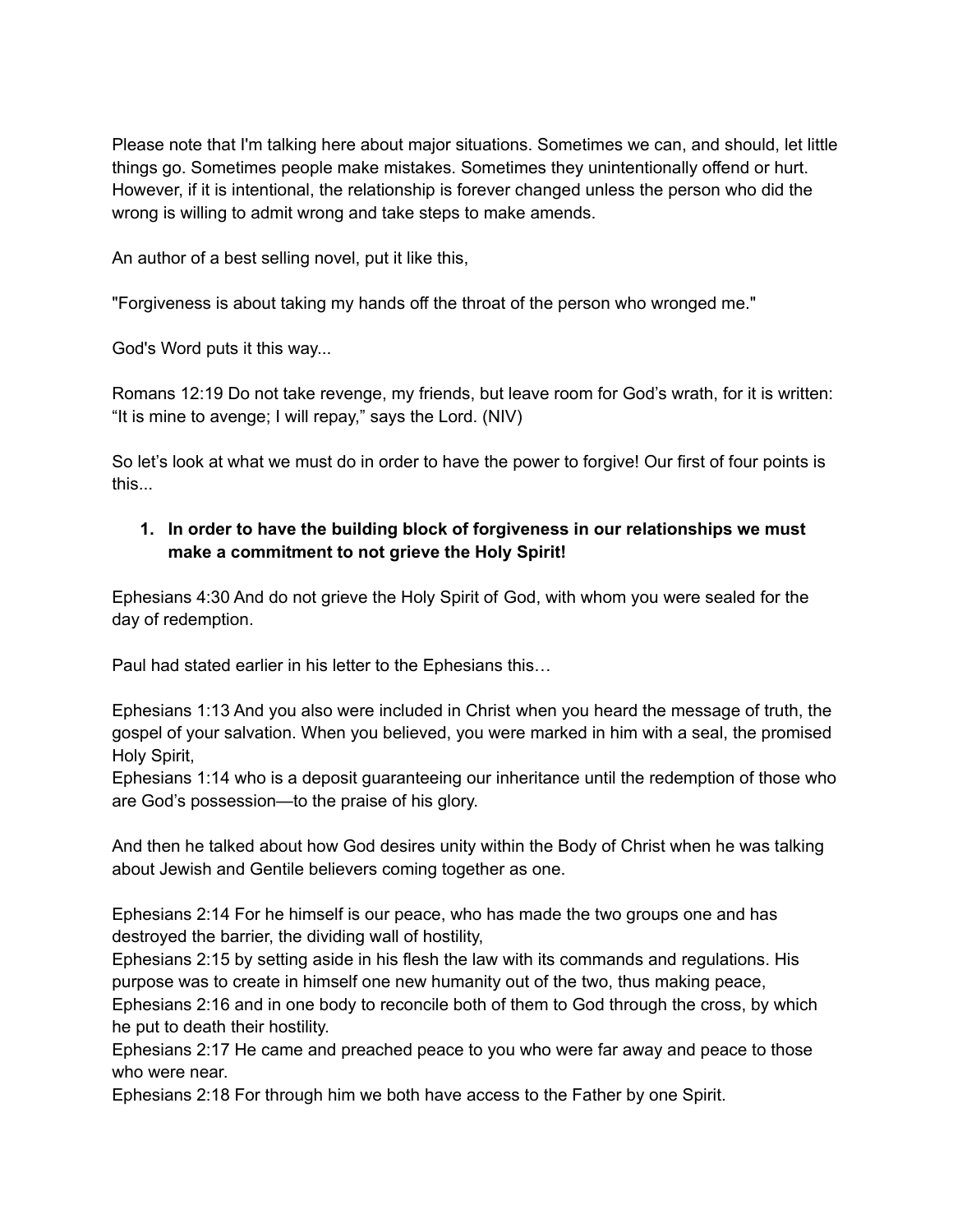He goes on to say…

Ephesians 3:6 This mystery is that through the gospel the Gentiles are heirs together with Israel, members together of one body, and sharers together in the promise in Christ Jesus.

It grieves God's Holy Spirit, and breaks His heart when we do not forgive one another! There was a lot of bad blood between the Jews and the Gentiles and even though the church had people from both sides who had accepted Jesus as their Savior, they were still holding on to those grudges and hurt feelings from the past wrongs. And you might ask the question, "But how in the world do you get to a place of being able to forgive someone who has hurt you or wronged you? Good question and Paul is about to give us some great wisdom in our text

# **2. In order to have the building block of forgiveness in our relationships we must make a commitment to get rid of things that would prevent forgiveness!**

Ephesians 4:31 Get rid of all bitterness, rage and anger, brawling and slander, along with every form of malice.

The presence of any one of these things is an indicator that you have not been willing to forgive! More is never enough when you are nursing a grudge! Bitterness and hate are never satisfied! If you don't deal with bitterness and hate, they will deal with you and it will be a raw deal to be sure! If you have truly forgiven someone, then there is no reason to allow a single one of these things Paul mentioned to be a part of your life. Bitterness, rage, anger, brawling, slander and malice are all garbage. Take out the garbage! Get rid of these things! If you don't, they will become a putrid smell. These things will clutter your mind, your thoughts, and negatively affect every relationship you have, including your relationship with God! These things will prevent you from having a forgiving spirit! Let's just see what God's Word has to say about each of these…

# **Get rid of Bitterness because it is bitter!**

Hebrews 12:15 See to it that no one falls short of the grace of God and that no bitter root grows up to cause trouble and defile many.

Living with bitterness is a bitter way to live! It is a sad way to live! Bitterness is unhealthy and does not accomplish anything positive! Bitterness is a terrible companion, but if you allow it into your life it will be a constant companion. It will go to sleep with you but won't help you sleep! It will wake up with you but it will not say good morning! It will walk by your side all day long but it will not be your friend! Bitterness grows bad things! James says...

James 3:14 But if you harbor bitter envy and selfish ambition in your hearts, do not boast about it or deny the truth.

James 3:15 Such "wisdom" does not come down from heaven but is earthly, unspiritual, demonic.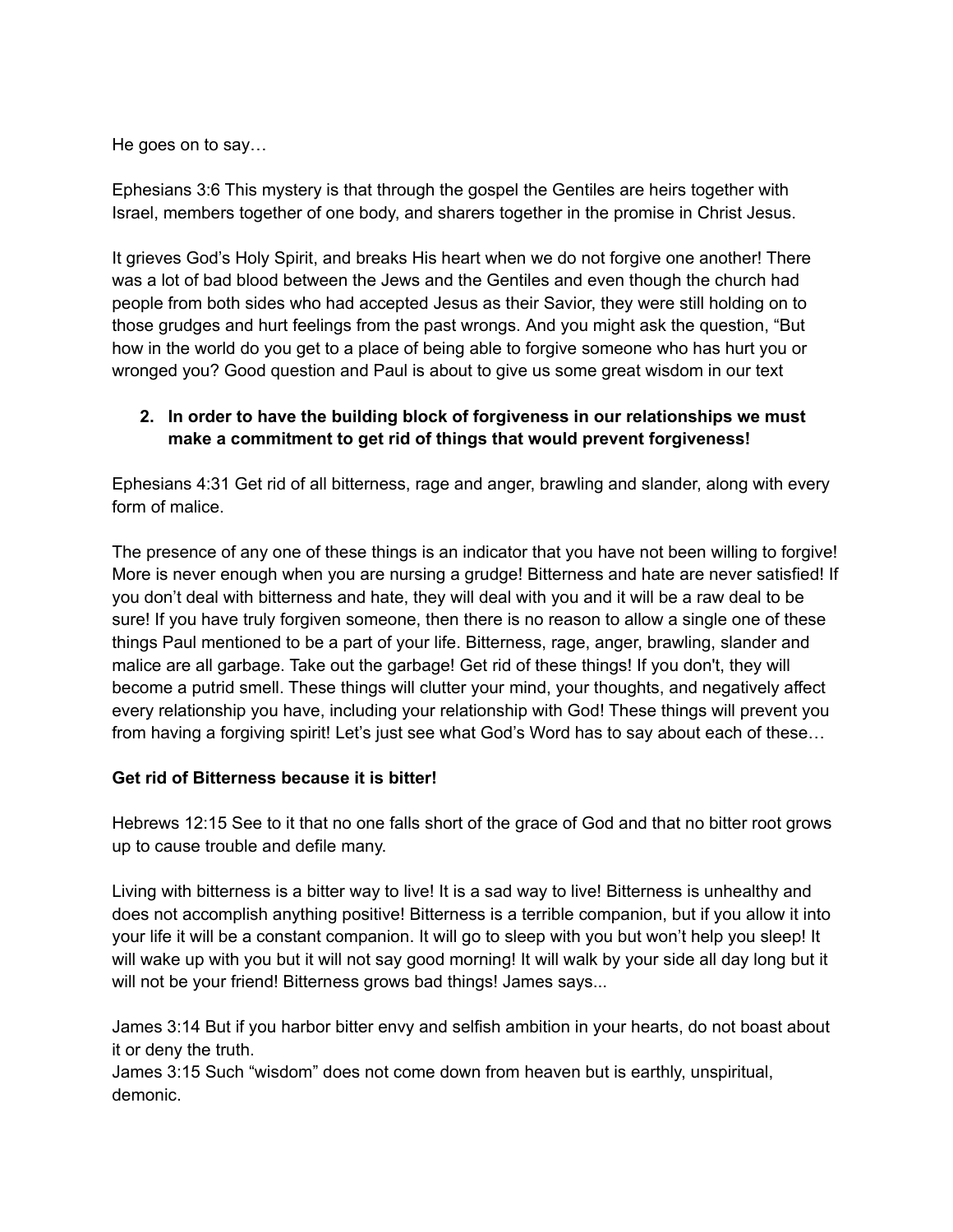James 3:16 For where you have envy and selfish ambition, there you find disorder and every evil practice.

Bitterness never encourages forgiveness! And then Paul mentions rage and anger.

# **Get rid of Rage and anger because they are maddening!**

Proverbs 29:11 Fools give full vent to their rage, but the wise bring calm in the end.

Proverbs 27:4 Anger is cruel and fury overwhelming…

Rage and anger will overwhelm you because if they are allowed to be a part of your life they will overcome you and all of your relationships will be affected! When we don't allow our anger to be controlled by The Holy Spirit of God, it turns to rage and rage takes control of every aspect of your life!

Proverbs 19:3 A person's own folly leads to their ruin, yet their heart rages against the LORD.

And the maddening thing about rage is that it is irrational and does irrational things and then blames the consequences on God! Rage and anger will not allow you to give forgiveness and will not allow you to receive forgiveness!

# **Get rid of brawling and slander because they are damaging!**

Paul put it this way in Romans...

Romans 1:29 They have become filled with every kind of wickedness, evil, greed and depravity. They are full of envy, murder, strife, deceit and malice. They are gossips,

Romans 1:30 slanderers, God-haters, insolent, arrogant and boastful; they invent ways of doing evil; they disobey their parents;

Romans 1:31 they have no understanding, no fidelity, no love, no mercy.

When people allow themselves to be overtaken by a desire to brawl, fight, argue, and tear other people down with slander, they damage every relationship and are themselves damaged in the process! If you've got an argumentative, fighting, and slanderous spirit, cry out to God to remove that spirit before irreparable damage is done! People with this kind of spirit are not capable of giving forgiveness! And one last thing on Paul's list that we must commit to getting rid of if forgiveness is to be a building block of our relationships is something called malice.

# **Get rid of malice because it is intentional ill will!**

In other words, malice is premeditated and calculated! When a person has malice in their heart against someone, it's no accident! Malice and forgiveness are like oil and water, they don't mix! Malice will burn a relationship to the ground! Get rid of it! The writer of proverbs says...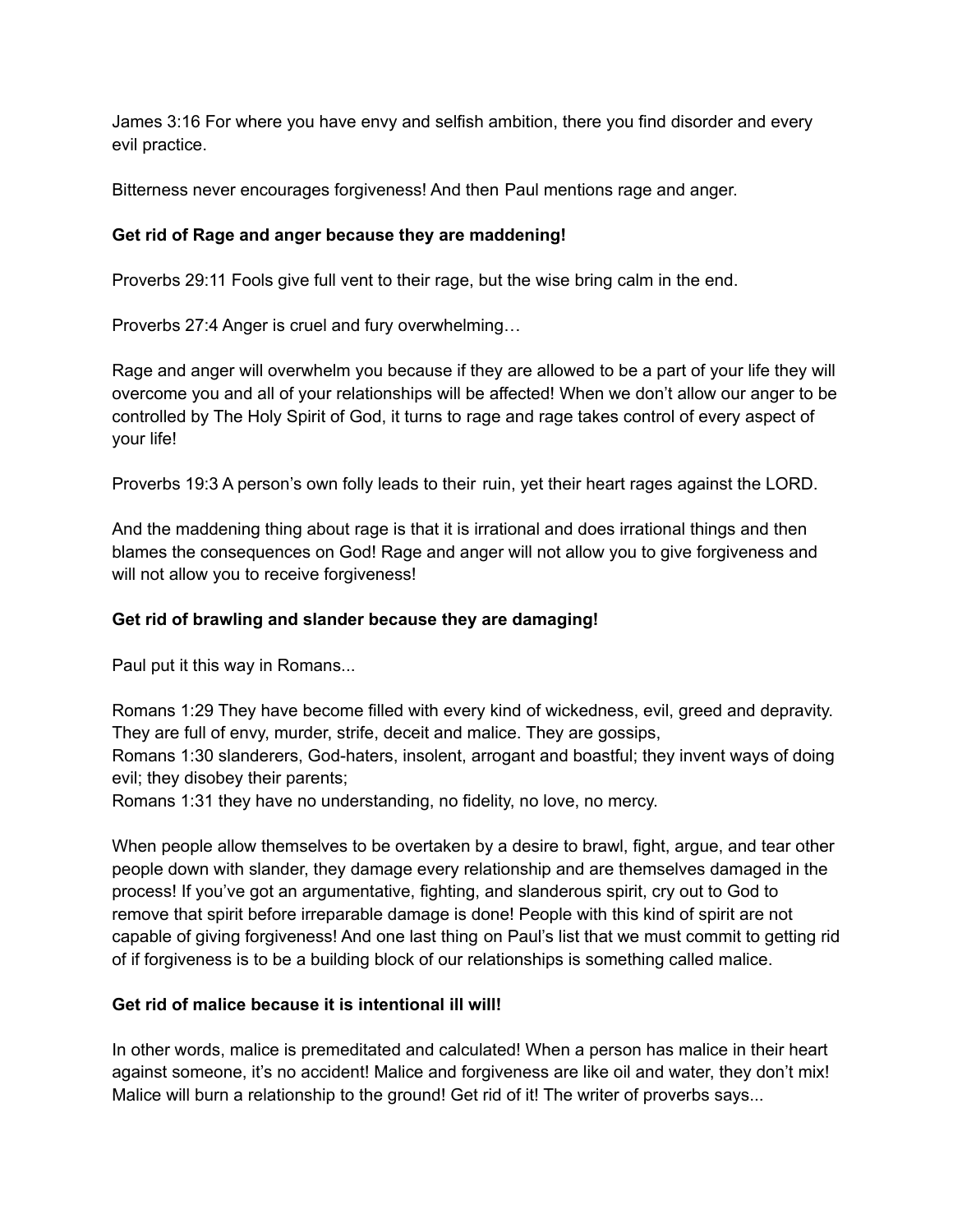Proverbs 26:20 Without wood a fire goes out; without a gossip a quarrel dies down. Proverbs 26:21 As charcoal to embers and as wood to fire, so is a quarrelsome person for kindling strife.

Proverbs 26:22 The words of a gossip are like choice morsels; they go down to the inmost parts.

Proverbs 26:23 Like a coating of silver dross on earthenware are fervent lips with an evil heart.

Paul reiterates his get rid of list in his letter to the Colossian people...

Colossians 3:8 But now you must also rid yourselves of all such things as these: anger, rage, malice, slander, and filthy language from your lips.

Colossians 3:9 Do not lie to each other, since you have taken off your old self with its practices

And this leads us to commitment #3...

### **3. In order to have the building block of forgiveness in our relationships we must make a commitment to embrace the things that encourage forgiveness!**

Ephesians 4:32 Be kind and compassionate to one another, forgiving each other, just as in Christ God forgave you.

Okay, I know what some of you are thinking. You've got to be kidding? Be kind and compassionate, and forgiving? That's a little overboard, don't you think? Actually, no! Paul is giving us a path to freedom and not just freedom for the other person but freedom for you! Remember, unforgiveness and bitterness will hold you in bondage. Now if your attitude is; "okay I'll forgive, but I don't have to like it, and I'm never gonna forget it, or let them forget it, but since I'm supposed to, forgive I guess I will." If that's your attitude, then chances are you've still got your hands around their neck and if you could you would just finish them off. Now I know forgiveness is not easy and you must remember all the things forgiveness is not...

Forgiveness is not saying it's okay for another to hurt you. Forgiveness is not saying what someone did to you is right. Forgiveness is not taking the blame for a wrong done to you. Forgiveness is not about denying the pain another has caused you. Forgiveness is not the ability to completely forget what has been done. Forgiveness does not mean you have to submit to or remain in an abusive relationship

However...

#### **We must embrace kindness and compassion!**

That's right! Being kind enough to realize that this person was created by God and God cares about their soul! They were made in the image of God but sin got a hold of them and corrupted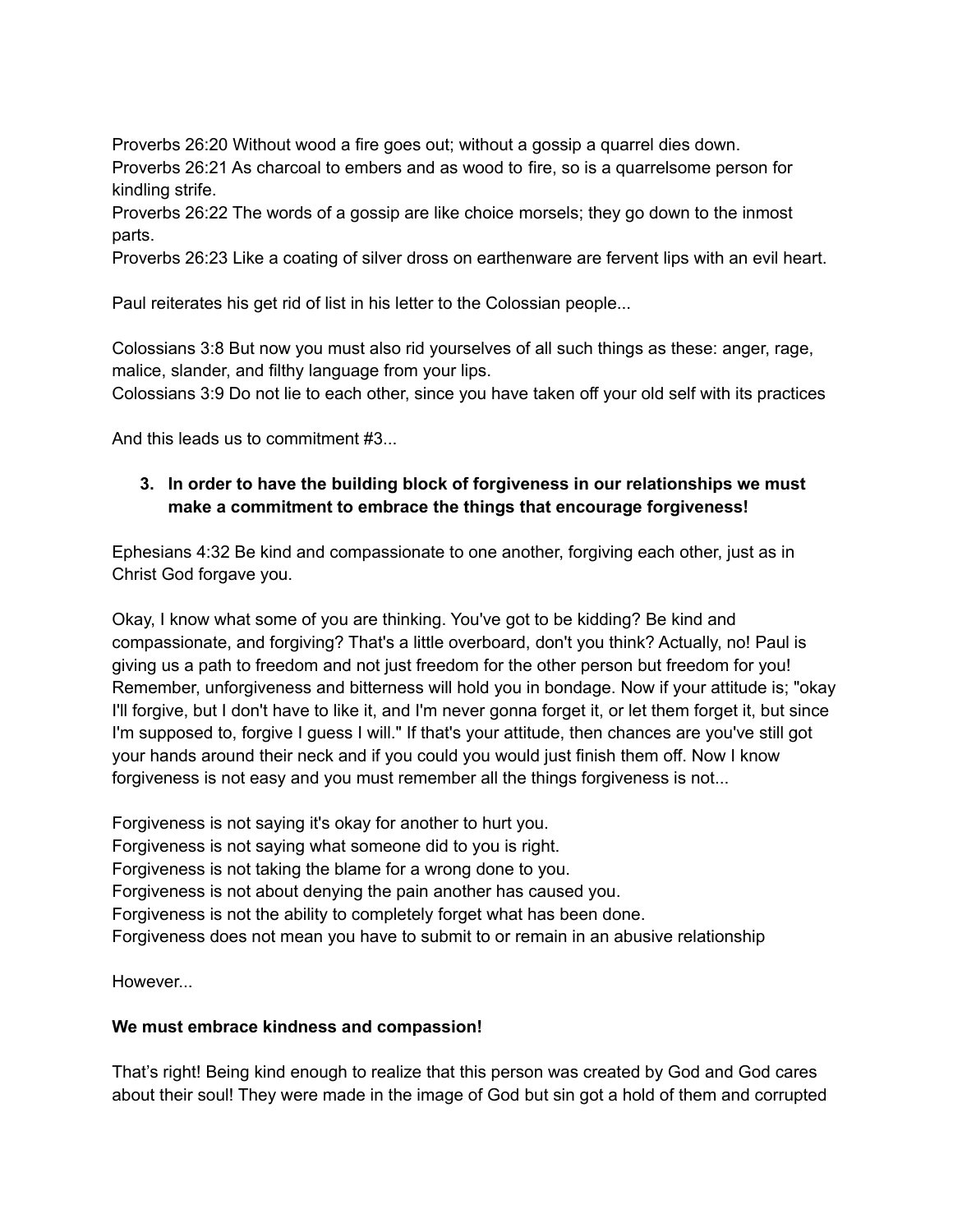their heart, mind and soul. Kindness is about being kind enough to love the sinner while hating the sin. Kind enough to want to see a lost soul or a straying soul rescued from the throes of sin. You may not be the one to rescue them, especially if they are unrepentant of the hurt and pain they've caused you and they may do so again. So there's Godly wisdom in the way you forgive! Paul told the Colossians this…

Colossians 3:12 Therefore, as God's chosen people, holy and dearly loved, clothe yourselves with compassion, kindness, humility, gentleness and patience.

And what's this compassion thing? First; for those who haven't repented and aren't sorry they've wronged you, you should have some compassion when you think about the fact that unless they repent and ask God for forgiveness they face terrible consequences. Jesus said...

... But unless you repent, you too will all perish." Luke 13:5 (NIV)

There are eternal consequences for the person who refuses to repent of their sin and ask God to forgive them. And we should have the same kind of compassion for them that Jesus had for the people who nailed Him to the cross! He knew what awaited them if they refused to repent and turn from their wicked ways and it broke His heart to think about. That's why He prayed for their forgiveness! He had compassion even for the most vile of sinners in hopes they would repent. Some do and some never do. I know it's hard to have compassion on people who aren't repentant and to pray they will someday become repentant. Some years ago I had to preach the funeral for a dear friend of mine who had been murdered. Jay and Bronie knew her well. She loved Jesus so much and always wanted to help others. One of the hardest things I had to say at her funeral was something I knew Mrs. Juanita would have wanted me to say: Forgive! Of course those people needed to go to jail and pay for their crime. Justice needed to be done, but the compassion of Christ compelled me to pray for their souls and that they might truly repent and feel deep sorrow and remorse for what they had done and come to know Jesus as their Savior and Lord! I knew God wanted me to say that, but not only say it but believe it and live it. Sometimes I wonder what terrible things may lie in a person's past that would have turned their once innocent child's mind in such horrible directions?" When I think back on them as a little child, it helps me have compassion and to pray for their soul and to offer forgiveness.

Here's something to think about: if you're not kind enough to give the person a chance to repent, a chance to be sorry, a chance to make amends, if they are truly sorry, have repented and want forgiveness and you refuse, then you become the one preventing reconciliation and you haven't forgiven them. When a person realizes they've done wrong and have Godly sorrow, they are going to need your kindness, and compassion to move beyond the wrongs they've committed. If we continue to hold it over their heads what they've done, then the relationship will always be defined by the past wrongs and it will indicate we've been unwilling to forgive. And Paul is very clear that we must not only embrace kindness and compassion, but...

#### **We must embrace forgiveness!**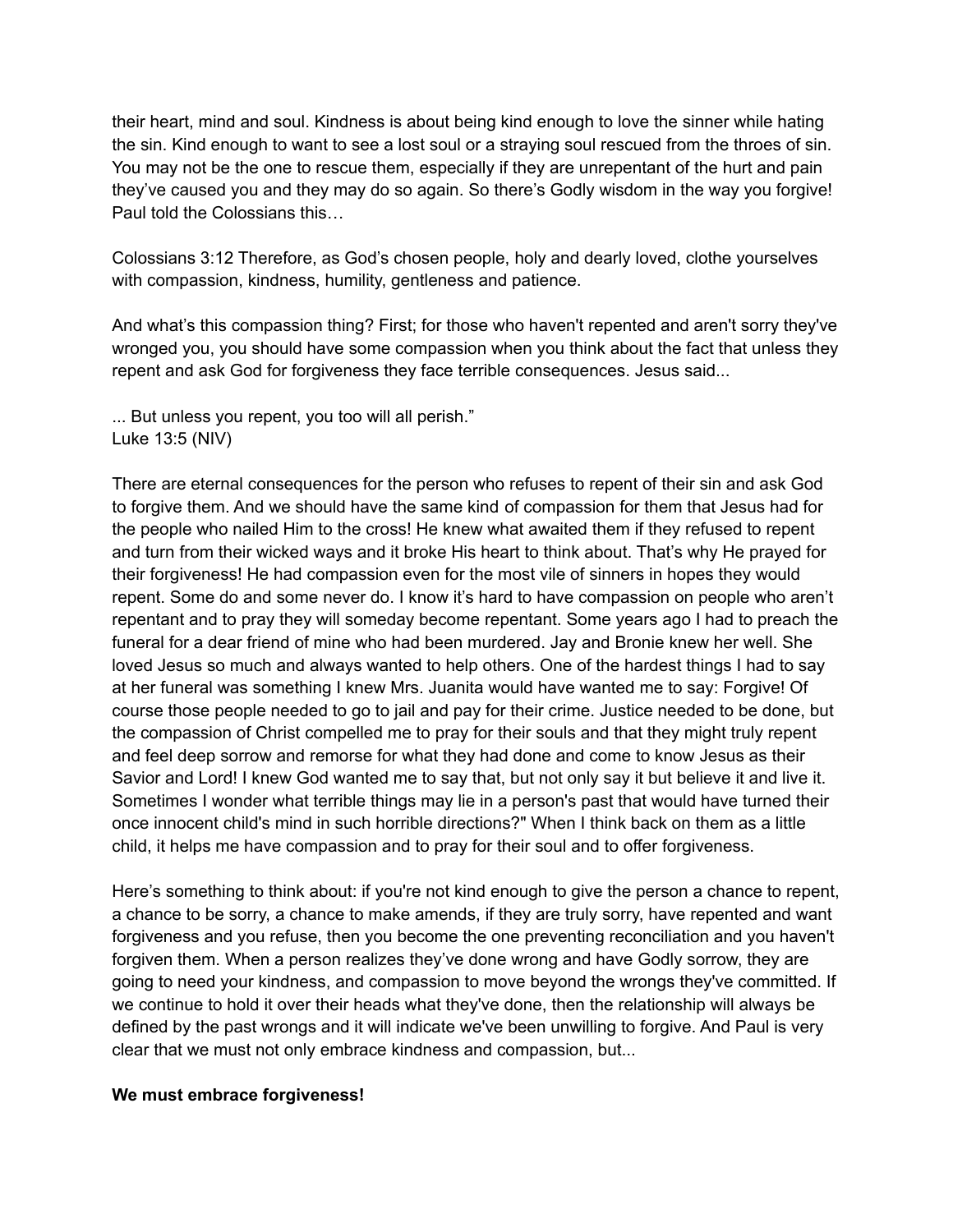Why must we embrace forgiveness? Because we've been forgiven. Paul said in our text…

Ephesians 4:32 Be kind and compassionate to one another, forgiving each other, just as in Christ God forgave you.

He put it this way to the Colossians…

Colossians 3:12 Therefore, as God's chosen people, holy and dearly loved, clothe yourselves with compassion, kindness, humility, gentleness and patience.

Colossians 3:13 Bear with each other and forgive one another if any of you has a grievance against someone. Forgive as the Lord forgave you.

One of the biggest helps to me when it comes to giving forgiveness is realizing how much forgiveness I've been given. First and foremost by God, and by others I've hurt!

One of the most inspiring stories of forgiveness is found in God's Word in Luke 7:36ff…

Luke 7:36 When one of the Pharisees invited Jesus to have dinner with him, he went to the Pharisee's house and reclined at the table.

Luke 7:37 A woman in that town who lived a sinful life learned that Jesus was eating at the Pharisee's house, so she came there with an alabaster jar of perfume.

Luke 7:38 As she stood behind him at his feet weeping, she began to wet his feet with her tears. Then she wiped them with her hair, kissed them and poured perfume on them.

Luke 7:39 When the Pharisee who had invited him saw this, he said to himself, "If this man were a prophet, he would know who is touching him and what kind of woman she is—that she is a sinner."

Luke 7:40 Jesus answered him, "Simon, I have something to tell you." "Tell me, teacher," he said.

Luke 7:41 "Two people owed money to a certain moneylender. One owed him five hundred denarii, and the other fifty.

Luke 7:42 Neither of them had the money to pay him back, so he forgave the debts of both. Now which of them will love him more?"

Luke 7:43 Simon replied, "I suppose the one who had the bigger debt forgiven." "You have judged correctly," Jesus said.

Luke 7:44 Then he turned toward the woman and said to Simon, "Do you see this woman? I came into your house. You did not give me any water for my feet, but she wet my feet with her tears and wiped them with her hair.

Luke 7:45 You did not give me a kiss, but this woman, from the time I entered, has not stopped kissing my feet.

Luke 7:46 You did not put oil on my head, but she has poured perfume on my feet. Luke 7:47 Therefore, I tell you, her many sins have been forgiven—as her great love has shown. But whoever has been forgiven little loves little."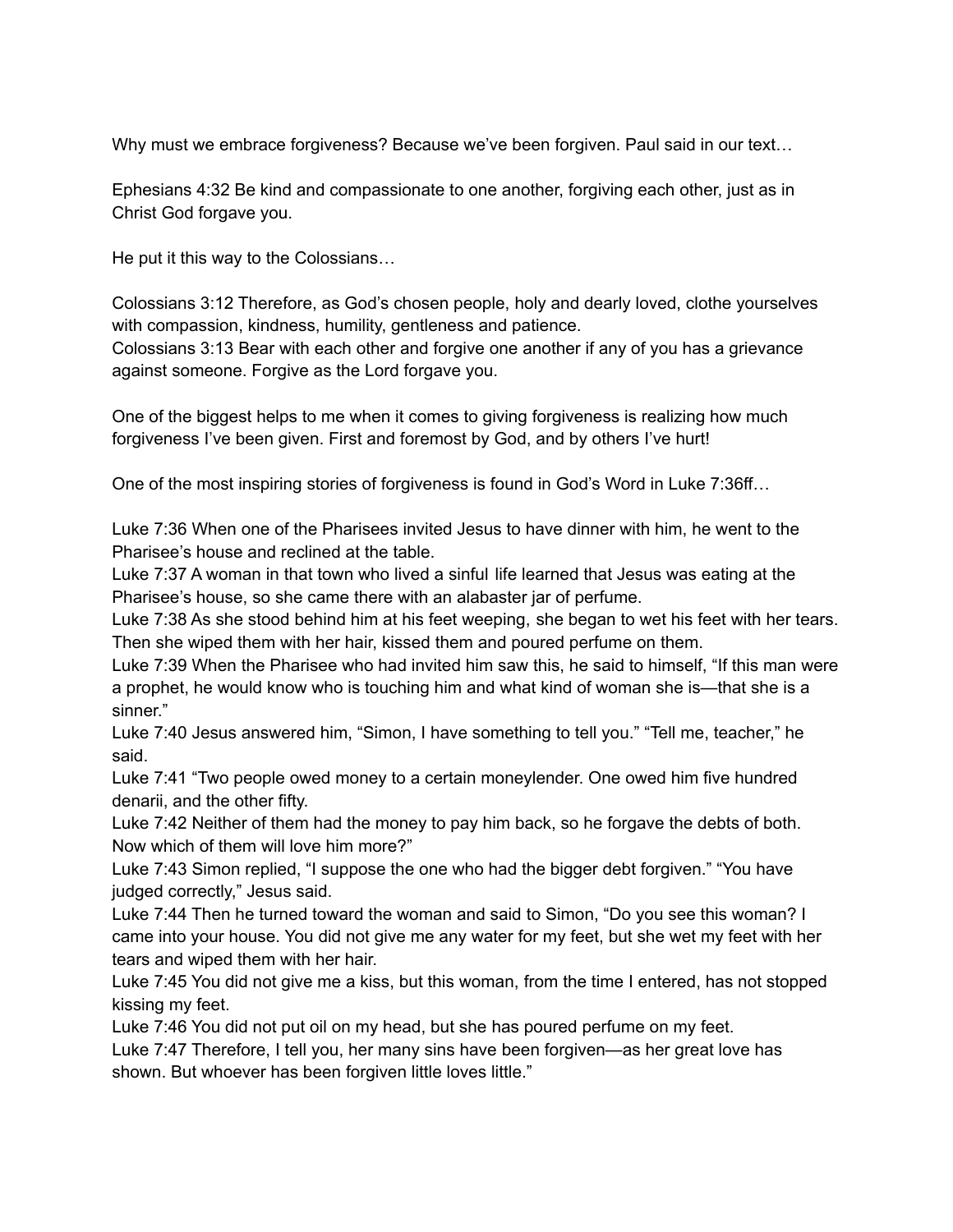And the last commitment...

# **4. In order to have the building block of forgiveness in our relationships we must make a commitment to become like Jesus!**

Ephesians 5:1 Be imitators of God, therefore, as dearly loved children Ephesians 5:2 and live a life of love, just as Christ loved us and gave himself up for us as a fragrant offering and sacrifice to God.

God has forgiven you and you've become a new person. God is creating in you His image. An unforgiving spirit is not reflective of the image He desires to put in you.

When it comes to forgiveness, we must follow God's example!

How did God handle things when He had been terribly offended and wronged by others? We have an example.

Luke 23:33 When they came to the place called the Skull, they crucified him there, along with the criminals—one on his right, the other on his left.

Luke 23:34 Jesus said, "Father, forgive them, for they do not know what they are doing." And they divided up his clothes by casting lots.

Luke 23:35 The people stood watching, and the rulers even sneered at him. They said, "He saved others; let him save himself if he is God's Messiah, the Chosen One."

Luke 23:36 The soldiers also came up and mocked him. They offered him wine vinegar Luke 23:37 and said, "If you are the king of the Jews, save yourself."

Luke 23:38 There was a written notice above him, which read: THIS IS THE KING OF THE JEWS.

Luke 23:39 One of the criminals who hung there hurled insults at him: "Aren't you the Messiah? Save yourself and us!"

Luke 23:40 But the other criminal rebuked him. "Don't you fear God," he said, "since you are under the same sentence?

Luke 23:41 We are punished justly, for we are getting what our deeds deserve. But this man has done nothing wrong."

Luke 23:42 Then he said, "Jesus, remember me when you come into your kingdom."

Luke 23:43 Jesus answered him, "Truly I tell you, today you will be with me in paradise."

The very people who nailed Jesus to the Cross, He prays for. The ones who mocked Him, He prays for. The ones who beat Him, He prays for. The ones who drove the nails, He prayed for. And one of the very last things Christ does is forgive a criminal who repents.

Forgiveness is not cheap. It cost God dearly, it will cost you, but we must become like Jesus if forgiveness is to become a building block in our relationships. Whatever the cost, it's worth it because of what it will do for your relationships with others and with God! I've concluded that